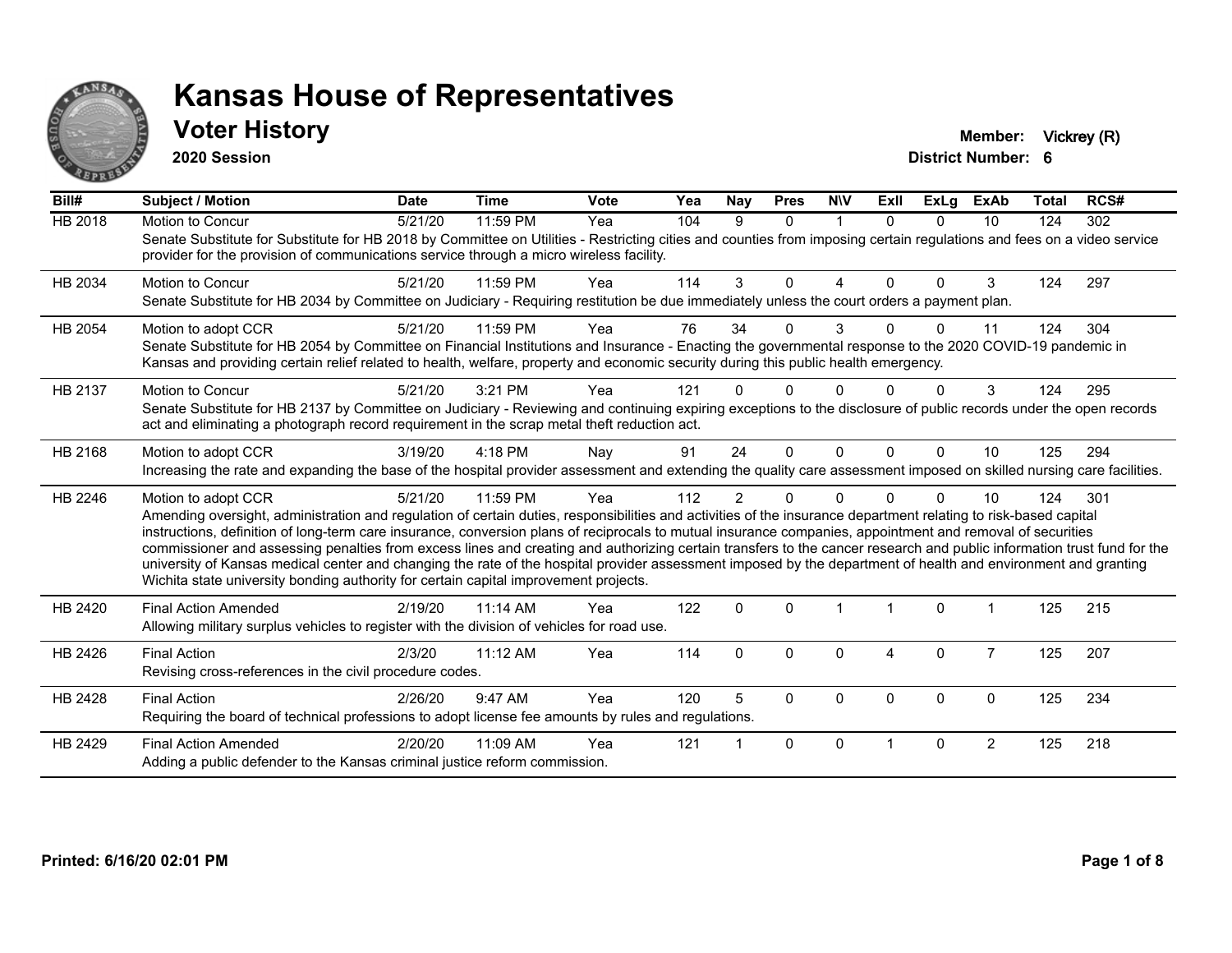

## **Voter History Member:** Vickrey (R)

**2020 Session**

| Bill#          | <b>Subject / Motion</b>                                                                                                                                                                                     | <b>Date</b> | <b>Time</b> | <b>Vote</b> | Yea | <b>Nay</b>   | <b>Pres</b>  | <b>NIV</b>   | Exll                 | ExLg     | <b>ExAb</b>    | <b>Total</b> | RCS# |
|----------------|-------------------------------------------------------------------------------------------------------------------------------------------------------------------------------------------------------------|-------------|-------------|-------------|-----|--------------|--------------|--------------|----------------------|----------|----------------|--------------|------|
| HB 2432        | <b>Final Action Amended</b>                                                                                                                                                                                 | 2/20/20     | 11:10 AM    | Yea         | 122 | $\Omega$     | $\mathbf{0}$ | $\mathbf{0}$ |                      | 0        | $\overline{2}$ | 125          | 219  |
|                | Creating the Kansas pesticide waste disposal program and allowing up to \$50,000 to be transferred annually from the Kansas agricultural remediation fund to a new<br>Kansas pesticide waste disposal fund. |             |             |             |     |              |              |              |                      |          |                |              |      |
| HB 2438        | <b>Final Action</b>                                                                                                                                                                                         | 2/26/20     | 9:48 AM     | Yea         | 125 | $\Omega$     | $\mathbf 0$  | $\Omega$     | $\Omega$             | $\Omega$ | $\mathbf{0}$   | 125          | 235  |
|                | Allowing certain exceptions to the confidentiality of state child death review board documents.                                                                                                             |             |             |             |     |              |              |              |                      |          |                |              |      |
| <b>HB 2447</b> | <b>Final Action Amended</b>                                                                                                                                                                                 | 2/20/20     | 11:16 AM    | Yea         | 83  | 39           | $\mathbf{0}$ | $\Omega$     | $\blacktriangleleft$ | $\Omega$ | $\overline{2}$ | 125          | 220  |
|                | Changing how two-way electronic audio-visual communication is used in courts.                                                                                                                               |             |             |             |     |              |              |              |                      |          |                |              |      |
| HB 2448        | <b>Final Action Amended</b>                                                                                                                                                                                 | 2/19/20     | 11:15 AM    | Yea         | 98  | 25           | 0            | $\mathbf 0$  | $\mathbf 1$          | 0        | $\mathbf{1}$   | 125          | 216  |
|                | Changing penalties for crimes related to motor vehicles.                                                                                                                                                    |             |             |             |     |              |              |              |                      |          |                |              |      |
| HB 2449        | <b>Final Action</b>                                                                                                                                                                                         | 2/20/20     | $11:17$ AM  | Yea         | 99  | 23           | $\mathbf{0}$ | $\Omega$     | 1                    | $\Omega$ | 2              | 125          | 221  |
|                | Changing the requirements for board of indigents' defense services appointments.                                                                                                                            |             |             |             |     |              |              |              |                      |          |                |              |      |
| HB 2451        | <b>Final Action</b>                                                                                                                                                                                         | 2/20/20     | 11:18 AM    | Yea         | 122 | $\Omega$     | $\mathbf 0$  | $\mathbf 0$  | $\blacktriangleleft$ | $\Omega$ | $\overline{2}$ | 125          | 222  |
|                | Amending Kansas department of agriculture division of animal health license, permit and registration renewal deadlines.                                                                                     |             |             |             |     |              |              |              |                      |          |                |              |      |
| HB 2452        | <b>Final Action</b>                                                                                                                                                                                         | 2/26/20     | 9:49 AM     | Yea         | 125 | $\Omega$     | $\mathbf{0}$ | $\Omega$     | $\Omega$             | 0        | $\mathbf 0$    | 125          | 236  |
|                | Creating the Kansas reading readiness act.                                                                                                                                                                  |             |             |             |     |              |              |              |                      |          |                |              |      |
| HB 2454        | <b>Final Action Amended</b>                                                                                                                                                                                 | 2/19/20     | 11:17 AM    | Yea         | 114 | 9            | $\mathbf{0}$ | $\Omega$     |                      | $\Omega$ | $\overline{1}$ | 125          | 217  |
|                | Self-storage unit rentals; sales and towing of property for nonpayment of rent or abandonment; contractual value of property.                                                                               |             |             |             |     |              |              |              |                      |          |                |              |      |
| HB 2456        | <b>Final Action</b>                                                                                                                                                                                         | 2/26/20     | $9:50$ AM   | Yea         | 124 |              | $\Omega$     | $\Omega$     | $\Omega$             | $\Omega$ | $\mathbf{0}$   | 125          | 237  |
|                | Clarifying the definition of the term "possession" in the Kansas criminal code.                                                                                                                             |             |             |             |     |              |              |              |                      |          |                |              |      |
| HB 2462        | <b>Final Action</b>                                                                                                                                                                                         | 2/26/20     | 9:51 AM     | Yea         | 125 | $\mathbf{0}$ | $\mathbf 0$  | $\Omega$     | $\Omega$             | 0        | $\mathbf{0}$   | 125          | 238  |
|                | Updating provisions related to the Kansas department of agriculture division of conservation.                                                                                                               |             |             |             |     |              |              |              |                      |          |                |              |      |
| HB 2463        | <b>Final Action Amended</b>                                                                                                                                                                                 | 2/26/20     | 9:52 AM     | Yea         | 125 | $\mathbf{0}$ | $\mathbf 0$  | $\Omega$     | $\Omega$             | $\Omega$ | $\mathbf{0}$   | 125          | 239  |
|                | Amending the Kansas pesticide law's licensure requirements and the Kansas chemigation safety law's permittee requirements.                                                                                  |             |             |             |     |              |              |              |                      |          |                |              |      |
| HB 2464        | <b>Final Action Amended</b>                                                                                                                                                                                 | 2/26/20     | 9:53 AM     | Yea         | 121 | 4            | $\Omega$     | $\Omega$     | $\Omega$             | $\Omega$ | $\mathbf{0}$   | 125          | 240  |
|                | Updating egg repacking requirements for retailers.                                                                                                                                                          |             |             |             |     |              |              |              |                      |          |                |              |      |
| HB 2466        | <b>Final Action</b>                                                                                                                                                                                         | 2/10/20     | 11:10 AM    | Yea         | 118 |              | $\Omega$     |              | $\overline{2}$       | $\Omega$ | 3              | 125          | 212  |
|                | Enacting the Kansas taxpayer protection act; requiring the signature and tax identification number of paid tax return preparers on income tax returns; authorizing                                          |             |             |             |     |              |              |              |                      |          |                |              |      |
|                | actions to enjoin paid tax return preparers from engaging in certain conduct.                                                                                                                               |             |             |             |     |              |              |              |                      |          |                |              |      |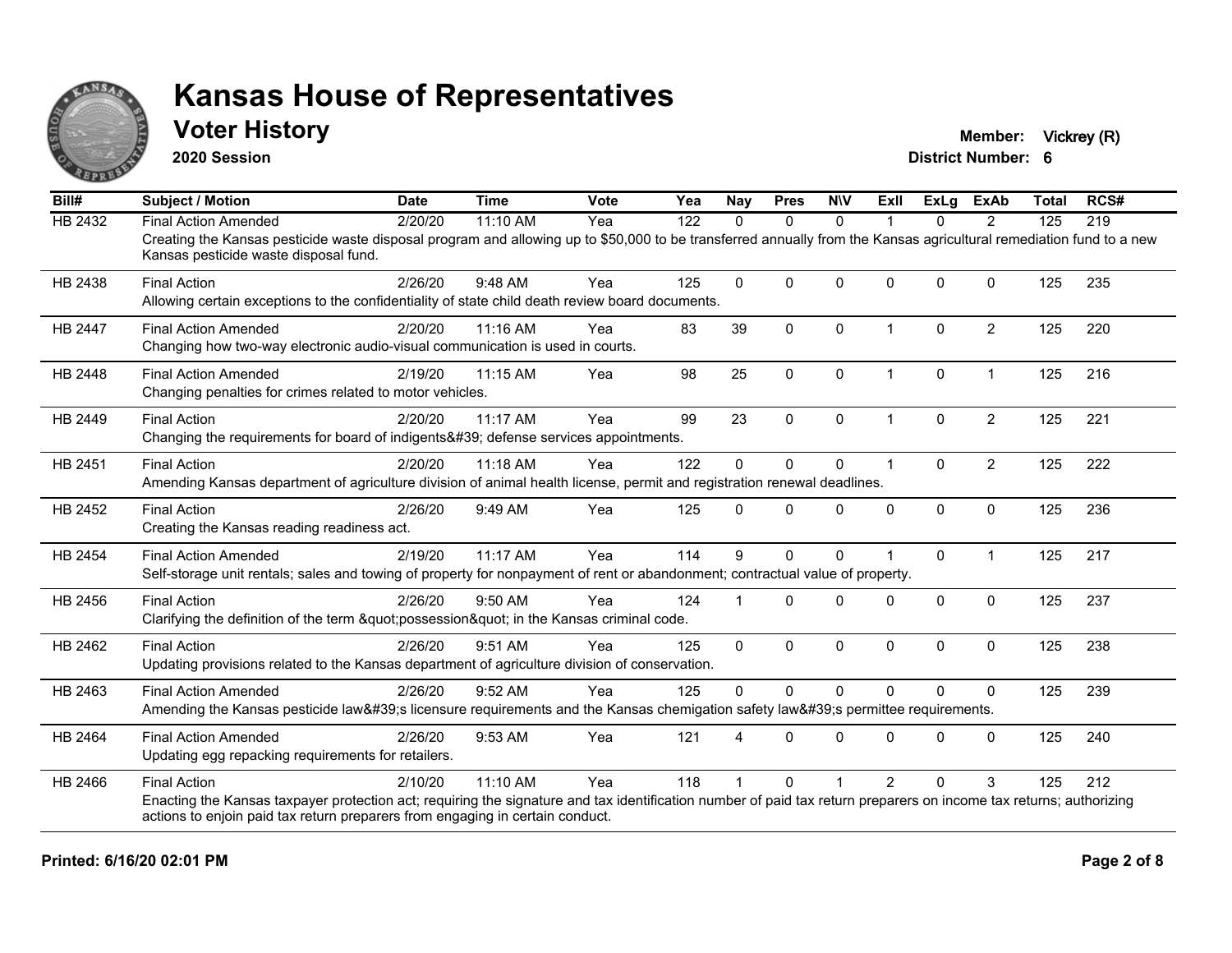

## **Voter History Member:** Vickrey (R)

**2020 Session**

| Bill#          | <b>Subject / Motion</b>                                                                                                                                             | <b>Date</b> | <b>Time</b> | Vote | Yea | Nay             | <b>Pres</b> | <b>NIV</b>   | ExII           | <b>ExLg</b>    | <b>ExAb</b>  | <b>Total</b> | RCS# |
|----------------|---------------------------------------------------------------------------------------------------------------------------------------------------------------------|-------------|-------------|------|-----|-----------------|-------------|--------------|----------------|----------------|--------------|--------------|------|
| <b>HB 2467</b> | <b>Final Action Amended</b>                                                                                                                                         | 2/7/20      | 4:10 PM     | Nay  | 105 | $\overline{15}$ | $\Omega$    | 3            | $\Omega$       | $\overline{2}$ | $\Omega$     | 125          | 211  |
|                | Removing the spousal exception from sexual battery and requiring a domestic violence offender assessment on a first conviction of domestic battery.                 |             |             |      |     |                 |             |              |                |                |              |              |      |
| HB 2469        | <b>Final Action Amended</b>                                                                                                                                         | 2/26/20     | $9:54$ AM   | Yea  | 120 | 5               | $\Omega$    | $\Omega$     | 0              | $\Omega$       | 0            | 125          | 241  |
|                | Extending terminal medical release to inmates in the custody of the department of corrections with a condition likely to cause death within 120 days.               |             |             |      |     |                 |             |              |                |                |              |              |      |
| HB 2470        | <b>Final Action</b>                                                                                                                                                 | 2/26/20     | 9:55 AM     | Yea  | 125 | $\Omega$        | $\Omega$    | $\Omega$     | $\Omega$       | $\Omega$       | $\Omega$     | 125          | 242  |
|                | Clarifying jurisdiction and supervision of offenders in a certified drug abuse treatment program.                                                                   |             |             |      |     |                 |             |              |                |                |              |              |      |
| HB 2479        | <b>Final Action</b>                                                                                                                                                 | 2/26/20     | 9:56 AM     | Yea  | 125 | $\Omega$        | $\Omega$    | $\mathbf{0}$ | $\Omega$       | $\Omega$       | $\mathbf{0}$ | 125          | 243  |
|                | Codifying the NAIC corporate governance model regulation into statute.                                                                                              |             |             |      |     |                 |             |              |                |                |              |              |      |
| <b>HB 2480</b> | <b>Final Action</b>                                                                                                                                                 | 2/26/20     | 9:57 AM     | Yea  | 125 | $\Omega$        | $\Omega$    | $\mathbf{0}$ | $\Omega$       | $\Omega$       | $\mathbf{0}$ | 125          | 244  |
|                | Updating the definition of long-term care insurance contained in the long-term care insurance act.                                                                  |             |             |      |     |                 |             |              |                |                |              |              |      |
| HB 2487        | <b>Emergency Final Action</b>                                                                                                                                       | 2/26/20     | 4:22 PM     | Yea  | 118 | 7               | $\Omega$    | $\mathbf{0}$ | $\Omega$       | $\Omega$       | $\Omega$     | 125          | 262  |
|                | Including emotional disability rather than emotional disturbance in the definitions of "children with disabilities" and "individuals with disabilities. "           |             |             |      |     |                 |             |              |                |                |              |              |      |
| HB 2490        | <b>Final Action</b>                                                                                                                                                 | 3/12/20     | 11:21 AM    | Yea  | 118 | $\overline{2}$  | $\Omega$    | $\mathbf{0}$ |                | $\Omega$       | 4            | 125          | 276  |
|                | Kansas corporation NOL carryforward extension.                                                                                                                      |             |             |      |     |                 |             |              |                |                |              |              |      |
| HB 2495        | <b>Final Action</b>                                                                                                                                                 | 2/26/20     | 9:58 AM     | Yea  | 125 | $\Omega$        | $\mathbf 0$ | $\mathbf{0}$ | $\Omega$       | $\Omega$       | $\Omega$     | 125          | 245  |
|                | Authorizing the crime victims compensation board to waive application time restrictions for a victim of a sexually violent crime to receive compensation for mental |             |             |      |     |                 |             |              |                |                |              |              |      |
|                | health counseling.                                                                                                                                                  |             |             |      |     |                 |             |              |                |                |              |              |      |
| HB 2496        | <b>Final Action</b>                                                                                                                                                 | 2/26/20     | 9:59 AM     | Yea  | 125 | $\Omega$        | $\Omega$    | $\Omega$     | $\Omega$       | $\Omega$       | $\Omega$     | 125          | 246  |
|                | Authorizing court services officers and community corrections officers to provide a certification of identification to offenders.                                   |             |             |      |     |                 |             |              |                |                |              |              |      |
| HB 2500        | <b>Emergency Final Action Amended</b>                                                                                                                               | 2/20/20     | 11:48 AM    | Yea  | 122 | $\Omega$        | $\Omega$    | $\Omega$     |                | $\Omega$       | 2            | 125          | 226  |
|                | Amending the Kansas power of attorney act regarding the form of a power of attorney and the duties of third parties relying and acting on a power of attorney.      |             |             |      |     |                 |             |              |                |                |              |              |      |
| HB 2501        | <b>Final Action Amended</b>                                                                                                                                         | 2/20/20     | 11:19 AM    | Yea  | 119 | 3               | $\Omega$    | $\Omega$     | $\overline{1}$ | $\Omega$       | 2            | 125          | 223  |
|                | Allowing salvage vehicle pools to apply for ownership documents for vehicles that are disclaimed by insurance companies.                                            |             |             |      |     |                 |             |              |                |                |              |              |      |
| HB 2503        | <b>Final Action Amended</b>                                                                                                                                         | 2/26/20     | 10:00 AM    | Yea  | 125 | $\Omega$        | $\Omega$    | $\Omega$     | $\Omega$       | $\Omega$       | $\Omega$     | 125          | 247  |
|                | Authorizing the transfer of \$268,412,000 from the state general fund to the KPERS fund during fiscal year 2020 and eliminating certain level-dollar employer       |             |             |      |     |                 |             |              |                |                |              |              |      |
|                | contribution payments.                                                                                                                                              |             |             |      |     |                 |             |              |                |                |              |              |      |
| <b>HB 2506</b> | <b>EFA Sub Bill Amended</b>                                                                                                                                         | 2/26/20     | $4:26$ PM   | Yea  | 123 | $\mathcal{P}$   | $\Omega$    | $\Omega$     | $\Omega$       | $\Omega$       | $\Omega$     | 125          | 265  |
|                | Expanding the military spouse and servicemember's expedited licensure law to certain other license, certificate or registration applicants.                         |             |             |      |     |                 |             |              |                |                |              |              |      |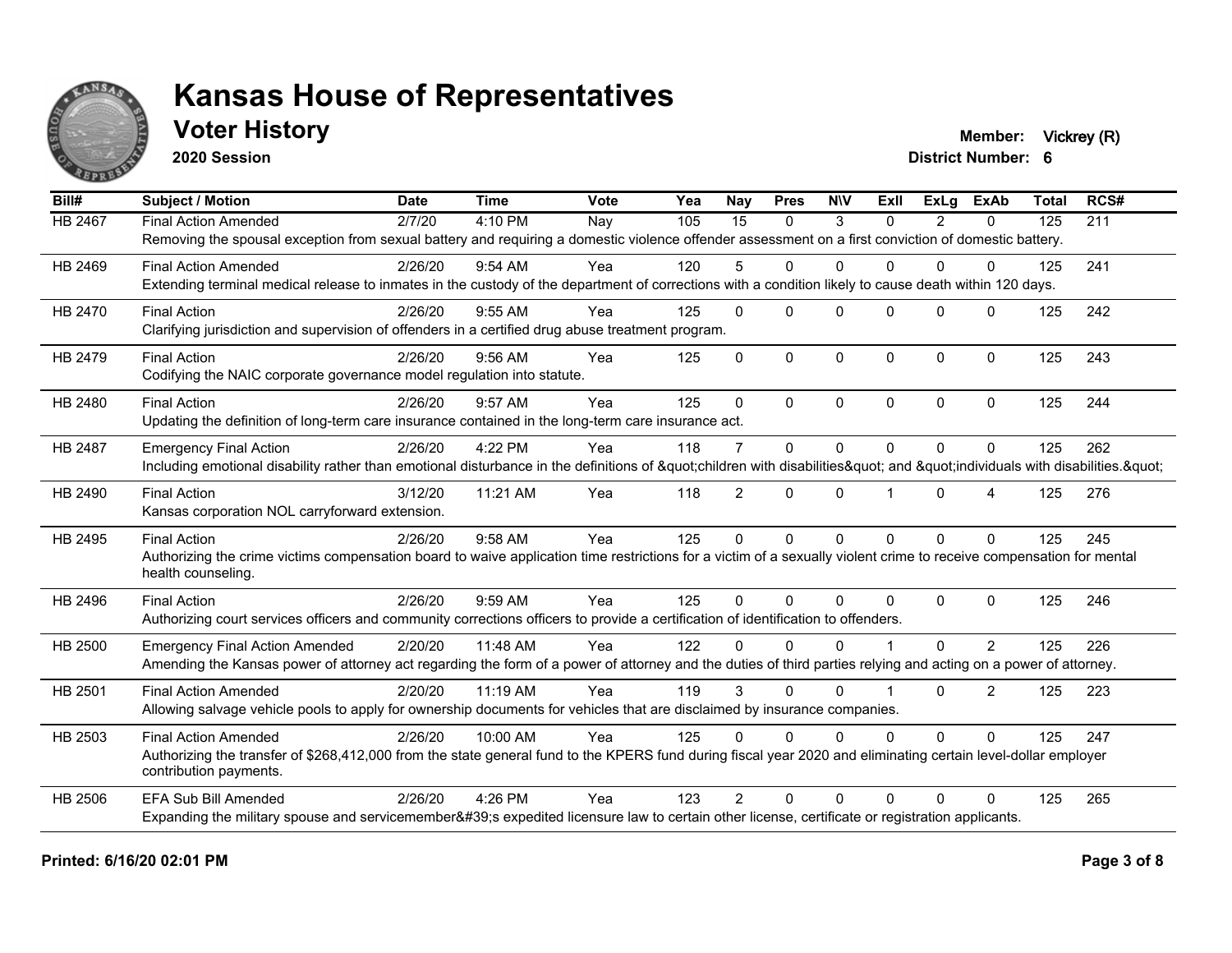

## **Voter History Member:** Vickrey (R)

**2020 Session**

| Bill#          | <b>Subject / Motion</b>                                                                                                                                                                                                                                                                                                                                                                                                                                                                                                                             | <b>Date</b> | <b>Time</b> | <b>Vote</b> | Yea | <b>Nay</b>     | <b>Pres</b>             | <b>NIV</b> | Exll           | ExLg         | <b>ExAb</b>    | <b>Total</b> | RCS# |
|----------------|-----------------------------------------------------------------------------------------------------------------------------------------------------------------------------------------------------------------------------------------------------------------------------------------------------------------------------------------------------------------------------------------------------------------------------------------------------------------------------------------------------------------------------------------------------|-------------|-------------|-------------|-----|----------------|-------------------------|------------|----------------|--------------|----------------|--------------|------|
| HB 2507        | <b>Final Action Amended</b><br>Liability protection for businesses that participate in high school work-based learning programs.                                                                                                                                                                                                                                                                                                                                                                                                                    | 2/26/20     | 10:01 AM    | Yea         | 97  | 27             | $\overline{\mathbf{A}}$ | $\Omega$   | $\Omega$       | $\Omega$     | $\Omega$       | 125          | 248  |
| HB 2509        | <b>Emergency Final Action</b><br>Vacating certain blocks in the original town plat set aside for a college and a park of the city of Americus and vesting fee simple title in the city.                                                                                                                                                                                                                                                                                                                                                             | 2/26/20     | 4:22 PM     | Yea         | 122 | 3              | $\mathbf{0}$            | $\Omega$   | $\Omega$       | $\Omega$     | $\mathbf 0$    | 125          | 263  |
| HB 2510        | <b>Emergency Final Action</b><br>Special districts may be dissolved and responsibilities assumed by a city.                                                                                                                                                                                                                                                                                                                                                                                                                                         | 2/26/20     | 4:29 PM     | Yea         | 122 | 3              | $\Omega$                | $\Omega$   | 0              | $\Omega$     | $\mathbf 0$    | 125          | 267  |
| HB 2510        | Motion to adopt CCR<br>Creating the Kansas promise scholarship act; requiring a Kansas foster care children annual academic report card; authorizing the state board of regents on behalf of<br>Kansas state university to sell certain real property in Saline county; providing payment or waiver of tuition for certain dually or concurrently enrolled students;<br>authorizing the practice of the healing arts by healing arts school clinics; providing ACT college entrance exams and workkeys assessments to nonpublic school<br>students. | 5/21/20     | 11:59 PM    | Yea         | 110 | 3              | $\Omega$                |            | $\Omega$       | $\Omega$     | 10             | 124          | 300  |
| HB 2515        | <b>Emergency Final Action Amended</b><br>Creating the Kansas promise scholarship program.                                                                                                                                                                                                                                                                                                                                                                                                                                                           | 2/20/20     | 11:47 AM    | Yea         | 116 | 6              | $\Omega$                | $\Omega$   | $\overline{1}$ | $\Omega$     | 2              | 125          | 225  |
| HB 2516        | <b>Final Action Amended</b><br>Enacting the first-time home buyer savings account act.                                                                                                                                                                                                                                                                                                                                                                                                                                                              | 2/26/20     | 10:03 AM    | Yea         | 123 | $\overline{2}$ | $\mathbf 0$             | 0          | $\Omega$       | 0            | $\mathbf 0$    | 125          | 249  |
| HB 2518        | <b>Final Action</b><br>Counting any crime with a domestic violence designation as a prior conviction under domestic battery.                                                                                                                                                                                                                                                                                                                                                                                                                        | 2/26/20     | 10:04 AM    | Yea         | 125 | $\Omega$       | $\mathbf 0$             | 0          | 0              | 0            | $\mathbf 0$    | 125          | 250  |
| HB 2521        | <b>Emergency Final Action Amended</b><br>Enacting the revised uniform athlete agents act.                                                                                                                                                                                                                                                                                                                                                                                                                                                           | 2/20/20     | 11:49 AM    | Yea         | 122 | $\Omega$       | $\mathbf 0$             | 0          |                | $\mathbf{0}$ | $\overline{2}$ | 125          | 227  |
| HB 2524        | <b>Final Action</b><br>Updating motor carrier laws and regulation of motor carriers by the state corporation commission.                                                                                                                                                                                                                                                                                                                                                                                                                            | 2/17/20     | 11:24 AM    | Yea         | 118 | $\Omega$       | $\Omega$                | $\Omega$   | 3              | $\Omega$     | $\overline{4}$ | 125          | 213  |
| <b>HB 2528</b> | <b>Final Action</b><br>Providing for all vehicles more than 35 years old to qualify as an antique vehicle.                                                                                                                                                                                                                                                                                                                                                                                                                                          | 2/26/20     | 10:05 AM    | Yea         | 124 |                | $\mathbf 0$             | 0          | $\Omega$       | $\Omega$     | $\mathbf 0$    | 125          | 251  |
| HB 2540        | <b>Emergency Final Action Amended</b><br>Requiring moneys attributable to at-risk student weighting be expended for approved at-risk educational programs.                                                                                                                                                                                                                                                                                                                                                                                          | 2/26/20     | 4:37 PM     | Yea         | 111 | 14             | $\Omega$                | $\Omega$   | 0              | $\Omega$     | $\mathbf 0$    | 125          | 274  |
| HB 2546        | <b>Final Action</b><br>Creating the crime of sexual extortion and adding the crime to the Kansas offender registration act.                                                                                                                                                                                                                                                                                                                                                                                                                         | 2/26/20     | 10:06 AM    | Yea         | 125 |                | 0                       | 0          | $\Omega$       | $\Omega$     | $\Omega$       | 125          | 252  |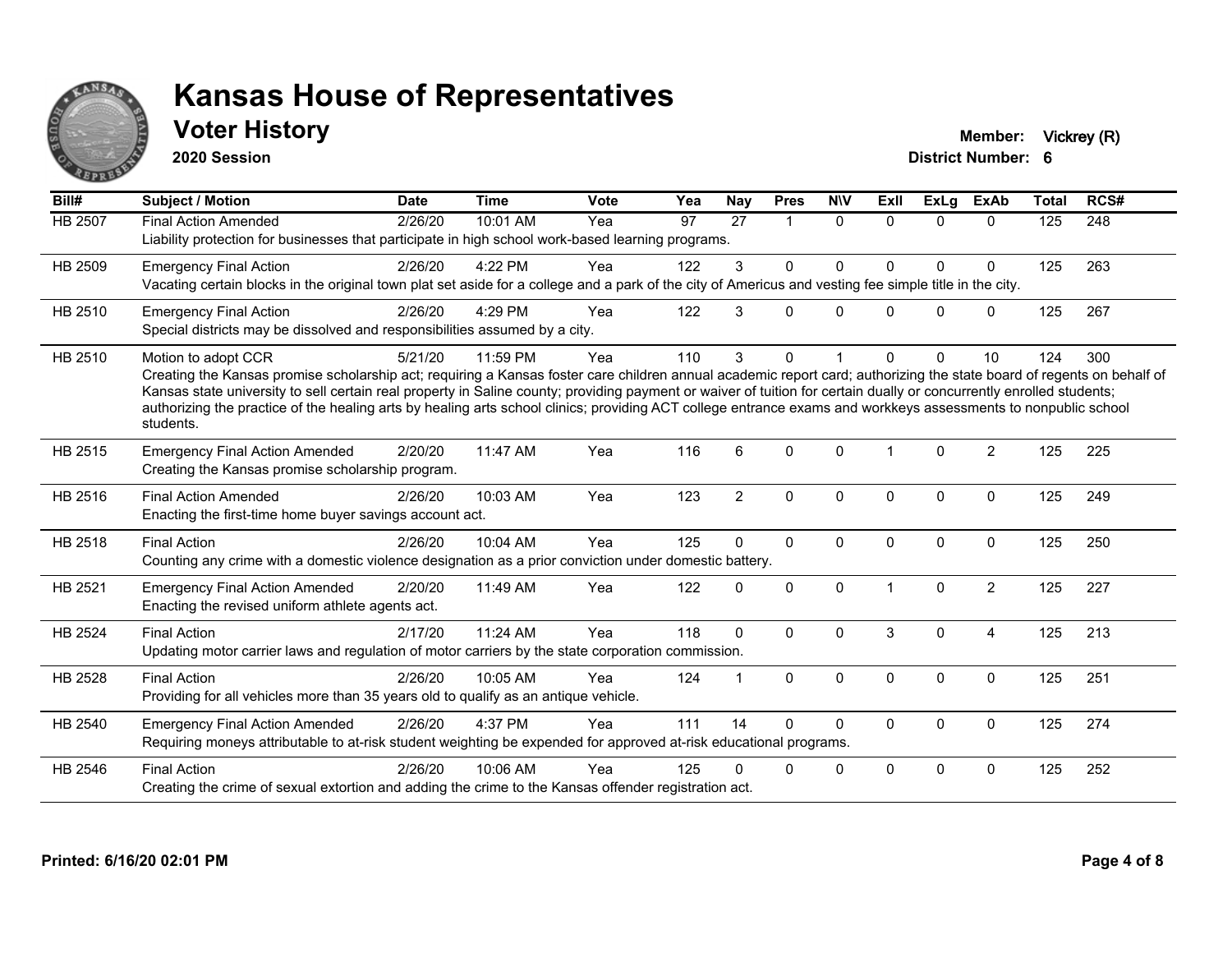

## **Voter History Member:** Vickrey (R)

**2020 Session**

| Bill#          | <b>Subject / Motion</b>                                                                                                                                                                                                                                                                                  | <b>Date</b> | <b>Time</b> | Vote | Yea | <b>Nay</b>     | <b>Pres</b>    | <b>NIV</b>   | ExII           | <b>ExLg</b> | <b>ExAb</b>    | <b>Total</b> | RCS# |
|----------------|----------------------------------------------------------------------------------------------------------------------------------------------------------------------------------------------------------------------------------------------------------------------------------------------------------|-------------|-------------|------|-----|----------------|----------------|--------------|----------------|-------------|----------------|--------------|------|
| HB 2547        | <b>Final Action Amended</b><br>Making changes to suspended drivers' license requirements.                                                                                                                                                                                                                | 2/26/20     | 10:07 AM    | Yea  | 125 | 0              | $\mathbf 0$    | $\mathbf 0$  | $\Omega$       | $\Omega$    | $\mathbf{0}$   | 125          | 253  |
| HB 2548        | <b>Final Action Amended</b><br>Claims against the state submitted by the Joint Committee on Special Claims Against the State.                                                                                                                                                                            | 3/13/20     | 8:19 AM     | Yea  | 115 | $\mathbf{1}$   | $\mathbf{0}$   | $\mathbf{0}$ | $\overline{2}$ | $\Omega$    | $\overline{7}$ | 125          | 282  |
| HB 2554        | <b>Final Action</b><br>Enacting the uniform fiduciary income and principal act (UFIPA).                                                                                                                                                                                                                  | 2/26/20     | 10:08 AM    | Yea  | 125 | $\Omega$       | $\mathbf{0}$   | $\mathbf 0$  | $\Omega$       | $\Omega$    | $\Omega$       | 125          | 254  |
| HB 2571        | <b>Final Action Amended</b><br>Club and drinking establishment liquor license eligibility; spouse is a law enforcement officer in another county.                                                                                                                                                        | 3/12/20     | 11:22 AM    | Yea  | 108 | 12             | $\Omega$       | $\mathbf{0}$ | 1              | $\Omega$    | $\overline{4}$ | 125          | 277  |
| HB 2575        | <b>Emergency Final Action Amended</b><br>Amending the Kansas drycleaner environmental response act to change the required deductible rate, environmental surcharge rate and penalty fine amount.                                                                                                         | 2/26/20     | 4:31 PM     | Yea  | 95  | 29             |                | $\mathbf{0}$ | $\Omega$       | $\Omega$    | $\Omega$       | 125          | 269  |
| HB 2583        | <b>Emergency Final Action</b><br>Clarify the vacation of territory from city boundaries or release of easements.                                                                                                                                                                                         | 2/26/20     | 4:35 PM     | Yea  | 124 |                | $\Omega$       | $\Omega$     | U              | $\Omega$    | $\Omega$       | 125          | 273  |
| HB 2585        | <b>Emergency Final Action Amended</b><br>Amending the Kansas drycleaner environmental response act to change the required deductible rate, environmental surcharge rate and penalty fine amount.                                                                                                         | 2/26/20     | 4:27 PM     | Yea  | 123 | $\overline{2}$ | $\mathbf{0}$   | $\Omega$     | $\Omega$       | $\Omega$    | $\Omega$       | 125          | 266  |
| HB 2585        | Motion to Concur<br>Senate Substitute for HB 2585 by Committee on Utilities - Exempting certain public utilities from Kansas income taxation and allowing the state corporation<br>commission to approve certain contract and reduced electric rates and associated cost recovery from all rate classes. | 5/21/20     | 3:59 PM     | Yea  | 75  | 45             |                | $\Omega$     | 0              | $\Omega$    | 3              | 124          | 296  |
| <b>HB 2587</b> | <b>Final Action</b><br>Allowing venue for an agency adoption to be where a state agency or their subcontracting agencies have offices when the state is the agency.                                                                                                                                      | 2/26/20     | 10:09 AM    | Yea  | 124 |                | $\Omega$       | $\Omega$     | $\Omega$       | $\Omega$    | $\Omega$       | 125          | 255  |
| HB 2595        | <b>Final Action Amended</b><br>Eliminating the 30-day delay before offering state surplus property for sale to the general public.                                                                                                                                                                       | 2/20/20     | 11:20 AM    | Yea  | 118 | 3              | $\overline{1}$ | $\Omega$     |                | $\Omega$    | 2              | 125          | 224  |
| HB 2596        | <b>Final Action Amended</b><br>Allowing an alcoholic liquor manufacturer to obtain a drinking establishment license under certain conditions.                                                                                                                                                            | 3/12/20     | 11:23 AM    | Yea  | 113 |                | $\Omega$       | $\mathbf{0}$ |                | $\Omega$    | 4              | 125          | 278  |
| HB 2618        | <b>Emergency Final Action Amended</b><br>Establishing a state broadband grant program under the department of commerce to encourage the deployment of broadband in the state.                                                                                                                            | 2/26/20     | 4:33 PM     | Yea  | 120 |                | $\Omega$       | $\Omega$     | $\Omega$       | $\Omega$    | $\Omega$       | 125          | 271  |
| HB 2619        | <b>Final Action</b><br>Adjusting the frequency of the KPERS actuarial experience study.                                                                                                                                                                                                                  | 2/26/20     | $10:10$ AM  | Yea  | 118 |                | $\Omega$       | $\Omega$     | U              | $\Omega$    | $\Omega$       | 125          | 256  |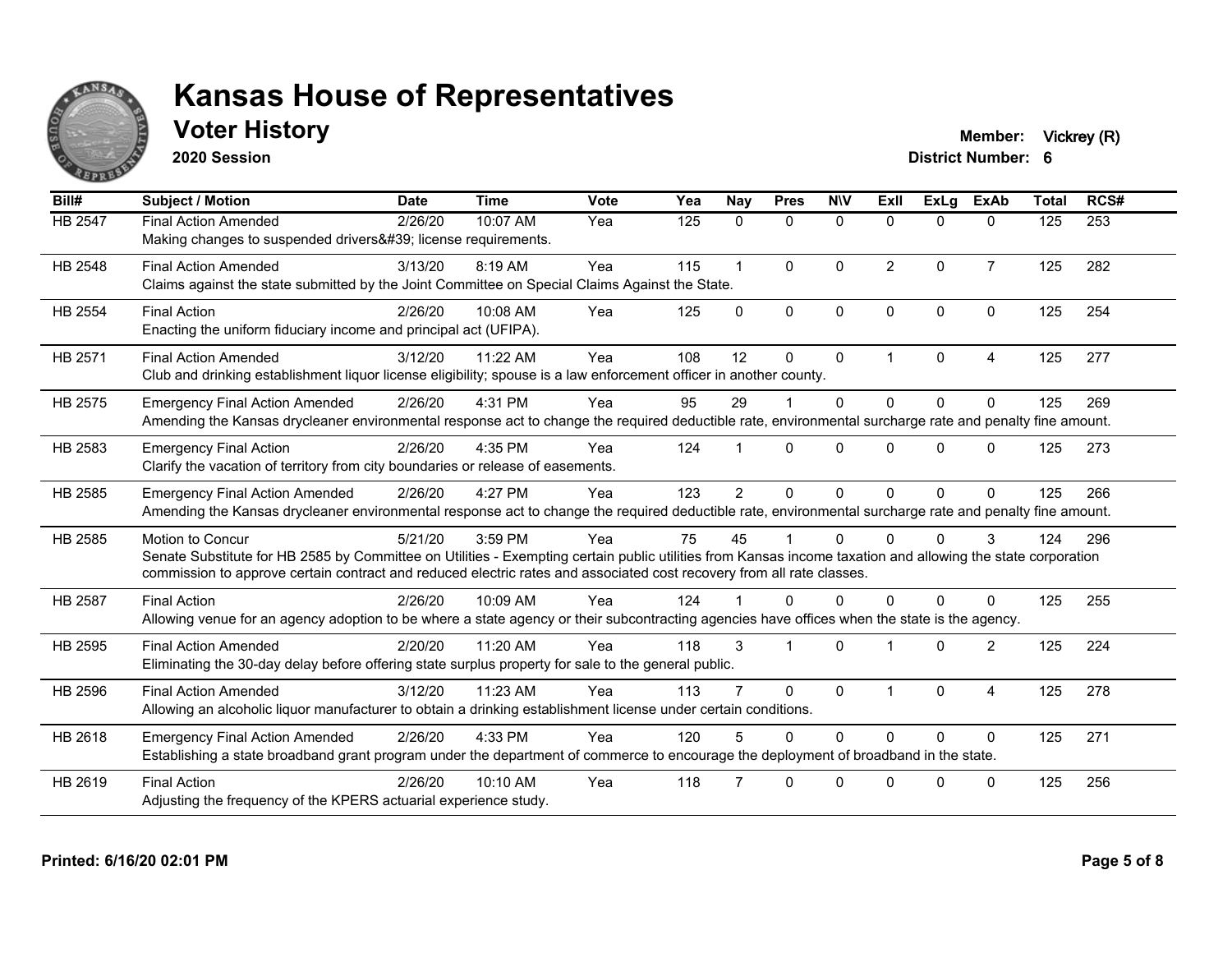

## **Voter History Member:** Vickrey (R)

**2020 Session**

| Bill#           | <b>Subject / Motion</b>                                                                                                                                                                                                                                                                                                                                     | <b>Date</b> | <b>Time</b> | Vote | Yea | <b>Nay</b> | <b>Pres</b>  | <b>NIV</b>   | <b>ExII</b>   | <b>ExLg</b>  | <b>ExAb</b>    | <b>Total</b> | RCS# |
|-----------------|-------------------------------------------------------------------------------------------------------------------------------------------------------------------------------------------------------------------------------------------------------------------------------------------------------------------------------------------------------------|-------------|-------------|------|-----|------------|--------------|--------------|---------------|--------------|----------------|--------------|------|
| HB 2619         | Motion to Concur                                                                                                                                                                                                                                                                                                                                            | 5/21/20     | 11:59 PM    | Yea  | 114 | 3          | $\mathbf{0}$ | $\mathbf{0}$ | $\Omega$      | $\Omega$     | 7              | 124          | 298  |
|                 | Senate Substitute for HB 2619 by Committee on Financial Institutions and Insurance - Enacting the Kansas economic recovery loan deposit program, updating field of<br>membership requirements of credit unions and allowing privilege tax deductions on agricultural real estate loans and single family residence loans.                                   |             |             |      |     |            |              |              |               |              |                |              |      |
| HB 2646         | <b>Final Action</b>                                                                                                                                                                                                                                                                                                                                         | 2/26/20     | 10:11 AM    | Yea  | 125 | 0          | 0            | $\Omega$     |               | $\Omega$     | $\mathbf{0}$   | 125          | 257  |
|                 | Allowing the attorney general to coordinate training for law enforcement agencies on missing and murdered indigenous people.                                                                                                                                                                                                                                |             |             |      |     |            |              |              |               |              |                |              |      |
| HB 2689         | <b>Final Action Amended</b>                                                                                                                                                                                                                                                                                                                                 | 3/13/20     | 8:23 AM     | Yea  | 103 | 12         |              | $\Omega$     | $\mathcal{P}$ | $\Omega$     | $\overline{7}$ | 125          | 283  |
|                 | Amending the angel investor tax credit with respect to the definition of qualified securities, tax credit limitations and amounts, investor requirements and extending the<br>date that credits may be allowed.                                                                                                                                             |             |             |      |     |            |              |              |               |              |                |              |      |
| HB 2695         | <b>Emergency Final Action</b>                                                                                                                                                                                                                                                                                                                               | 2/26/20     | 4:34 PM     | Yea  | 125 | $\Omega$   | 0            | $\Omega$     | $\Omega$      | $\Omega$     | $\Omega$       | 125          | 272  |
|                 | Allowing special agents from the department of corrections to attend the Kansas law enforcement training center.                                                                                                                                                                                                                                            |             |             |      |     |            |              |              |               |              |                |              |      |
| HB 2699         | <b>Final Action</b>                                                                                                                                                                                                                                                                                                                                         | 2/26/20     | 10:13 AM    | Yea  | 105 | 20         | 0            | $\Omega$     | $\Omega$      | $\mathbf{0}$ | $\mathbf{0}$   | 125          | 258  |
|                 | Requiring court services officers to assist with child in need of care cases when directed by a judge.                                                                                                                                                                                                                                                      |             |             |      |     |            |              |              |               |              |                |              |      |
| HB 2702         | <b>Emergency Final Action</b>                                                                                                                                                                                                                                                                                                                               | 2/26/20     | 4:32 PM     | Yea  | 125 | 0          | $\Omega$     | $\Omega$     | $\Omega$      | $\Omega$     | $\Omega$       | 125          | 270  |
|                 | Decoupling the KIT and KIR workforce training programs from the high performance incentive fund program and enhancing the workforce training tax credit.                                                                                                                                                                                                    |             |             |      |     |            |              |              |               |              |                |              |      |
| HB 2702         | Motion to adopt CCR                                                                                                                                                                                                                                                                                                                                         | 5/21/20     | 11:59 PM    | Nay  | 89  | 28         | 0            | U            |               | 0            | 7              | 124          | 299  |
|                 | Enacting the Kansas taxpayer protection act; establishing notice and public hearing requirements prior to approval by a governing body to exceed its revenue neutral                                                                                                                                                                                        |             |             |      |     |            |              |              |               |              |                |              |      |
|                 | rate for the imposition of property tax and discontinuing the city and county tax lid; providing a waiver of interest and fees on certain delinquent property taxes for a<br>period of time and delaying preparation of delinquent real estate tax list and notice; prohibiting valuation increase for real property solely as the result of normal repair, |             |             |      |     |            |              |              |               |              |                |              |      |
|                 | replacement or maintenance of existing structure; providing for county treasurers to establish a payment plan for the payment of delinquent or nondelinquent taxes;                                                                                                                                                                                         |             |             |      |     |            |              |              |               |              |                |              |      |
|                 | requiring the state board of tax appeals to serve orders and notices by electronic means if requested by the party; prohibiting county appraisers and the state board of                                                                                                                                                                                    |             |             |      |     |            |              |              |               |              |                |              |      |
|                 | tax appeals from increasing the valuation of county appraised property in valuation appeals.                                                                                                                                                                                                                                                                |             |             |      |     |            |              |              |               |              |                |              |      |
| <b>HB 2708</b>  | <b>Emergency Final Action</b>                                                                                                                                                                                                                                                                                                                               | 2/26/20     | 4:23 PM     | Yea  | 125 | $\Omega$   | $\Omega$     | $\Omega$     | $\Omega$      | $\Omega$     | $\mathbf{0}$   | 125          | 264  |
|                 | Creating a drug abuse treatment program for people on diversion and allowing county attorneys to enter into agreements with court services and community<br>corrections for supervision.                                                                                                                                                                    |             |             |      |     |            |              |              |               |              |                |              |      |
| HB 2713         | <b>Emergency Final Action Amended</b>                                                                                                                                                                                                                                                                                                                       | 2/26/20     | 4:30 PM     | Yea  | 122 | 3          | $\Omega$     | $\Omega$     | $\Omega$      | $\Omega$     | 0              | 125          | 268  |
|                 | Enacting the revised uniform law on notarial acts.                                                                                                                                                                                                                                                                                                          |             |             |      |     |            |              |              |               |              |                |              |      |
| <b>HCR 5025</b> | <b>EFA Amend and Debate</b>                                                                                                                                                                                                                                                                                                                                 | 3/13/20     | 11:21 AM    | Yea  | 116 | 0          | 0            | $\Omega$     | $\mathcal{P}$ | $\Omega$     | $\overline{7}$ | 125          | 284  |
|                 | Ratifying and providing the continuation of the March 12, 2020, state of disaster emergency declaration for the state of Kansas.                                                                                                                                                                                                                            |             |             |      |     |            |              |              |               |              |                |              |      |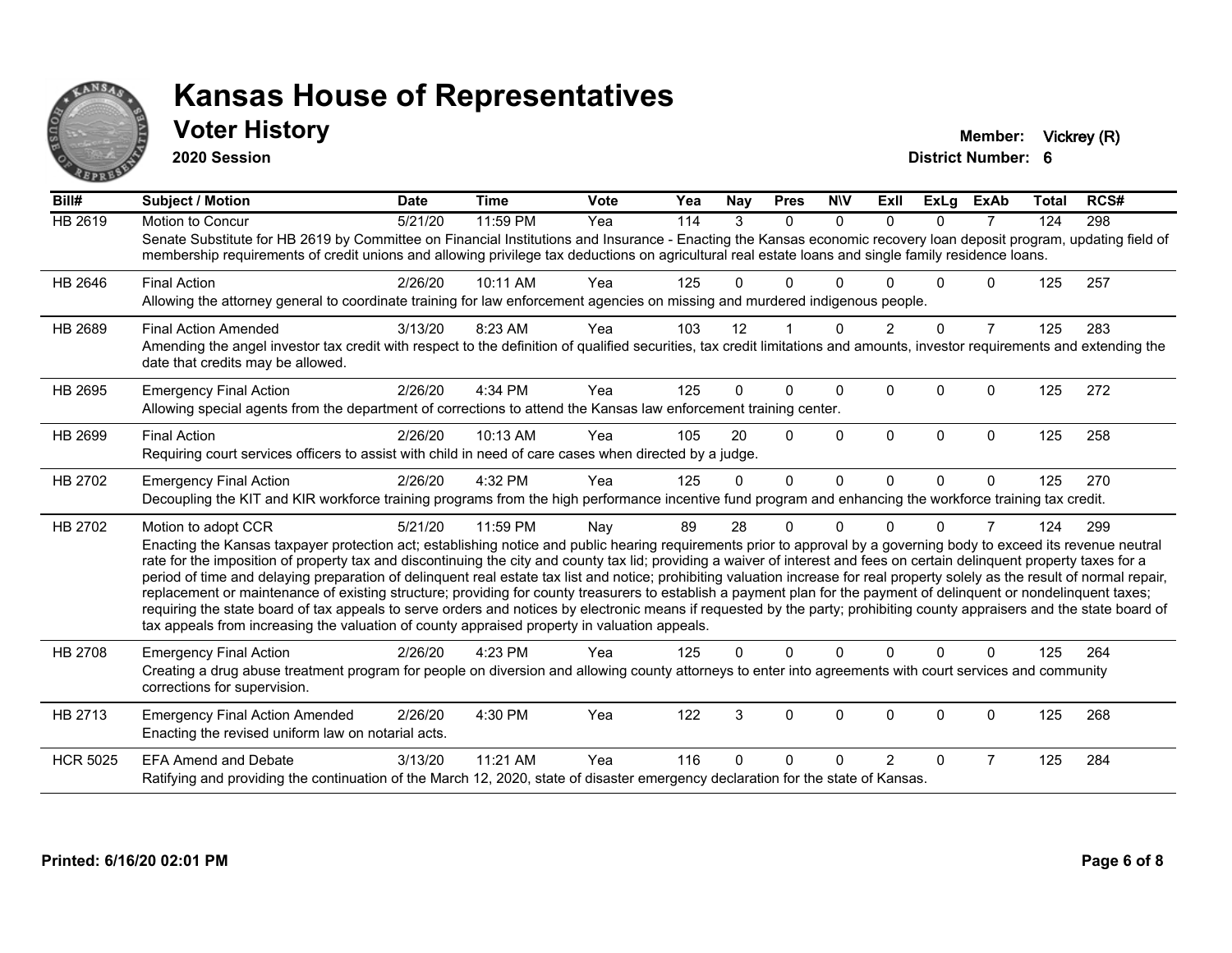

## **Voter History Member:** Vickrey (R)

**2020 Session**

| Bill#           | Subject / Motion                                                                                                                                                                                                                                                                  | <b>Date</b> | <b>Time</b> | <b>Vote</b> | Yea | Nay      | <b>Pres</b> | <b>NIV</b>   | ExII           | <b>ExLg</b>    | <b>ExAb</b> | <b>Total</b> | RCS# |
|-----------------|-----------------------------------------------------------------------------------------------------------------------------------------------------------------------------------------------------------------------------------------------------------------------------------|-------------|-------------|-------------|-----|----------|-------------|--------------|----------------|----------------|-------------|--------------|------|
| <b>HCR 5025</b> | Motion to adopt CCR<br>Ratifying and providing the continuation of the March 12, 2020, state of disaster emergency declaration for the state of Kansas, subject to limitations.                                                                                                   | 3/19/20     | 4:11 PM     | Yea         | 115 | $\Omega$ | 0           | $\Omega$     | 0              | 0              | 10          | 125          | 293  |
| <b>SB 27</b>    | <b>EFA Amend and Debate</b><br>House Substitute for SB 27 by Committee on Commerce, Labor and Economic Development - Providing for a maximum of 26 weeks of unemployment insurance<br>benefits and compensation for the pre-payment waiting period.                               | 3/17/20     | $1:02$ PM   | Yea         | 119 |          |             |              |                |                | 4           | 125          | 288  |
| SB 66           | Motion to adopt CCR<br>Appropriations for Fy 2020, 2021 and 2022 for various state agencies.                                                                                                                                                                                      | 3/19/20     | 3:52 PM     | Yea         | 99  | 16       | ŋ           | $\Omega$     | $\Omega$       | n              | 10          | 125          | 292  |
| SB 102          | <b>EFA Amend and Debate</b><br>House Substitutes for SB 102 by Committee on Judiciary - Allowing the chief justice of the Kansas supreme court to extend or suspend deadlines or time limitations to<br>secure the health and safety of court users, staff and judicial officers. | 3/16/20     | 12:13 PM    | Yea         | 113 | 5        | 0           | $\mathbf{0}$ | 3              | 0              | 4           | 125          | 285  |
| SB 142          | EFA Sub Bill Amended<br>House Substitute for SB No. 142 by House Committee on K-12 Education Budget - Authorizing the state board of education to grant waivers for school districts from<br>the requirement to provide a minimum number of school hours during the school term.  | 3/17/20     | 10:31 AM    | Yea         | 117 | 2        |             | U            |                |                |             | 125          | 287  |
| SB 155          | <b>Final Action</b><br>Cemetery district territory deannexed from the territory of Valley Center.                                                                                                                                                                                 | 2/7/20      | $4:08$ PM   | Yea         | 119 |          | $\Omega$    | 3            | 0              | $\mathfrak{p}$ | 0           | 125          | 210  |
| SB 173          | <b>EFA Amend and Debate</b><br>House Substitute for SB 173 by Committee on Appropriations - Providing for the Eisenhower legacy transportation plan.                                                                                                                              | 3/16/20     | 7:20 PM     | Yea         | 103 | 16       |             | $\Omega$     | $\overline{2}$ | $\Omega$       | 3           | 125          | 286  |
| SB 173          | Motion to adopt CCR<br>House Substitute for SB 173 by Committee on Appropriations - Providing for the Eisenhower legacy transportation plan.                                                                                                                                      | 3/19/20     | 12:04 PM    | Yea         | 112 | 3        |             | <sup>0</sup> | 0              | 0              | 10          | 125          | 291  |
| <b>SCR 1613</b> | <b>Final Action</b><br>Amending the bill of rights of the constitution of the state of Kansas to reserve to the people the right to regulate abortion through their elected state representatives<br>and senators.                                                                | 2/7/20      | 4:07 PM     | Yea         | 80  | 43       |             |              |                |                | 0           | 125          | 209  |